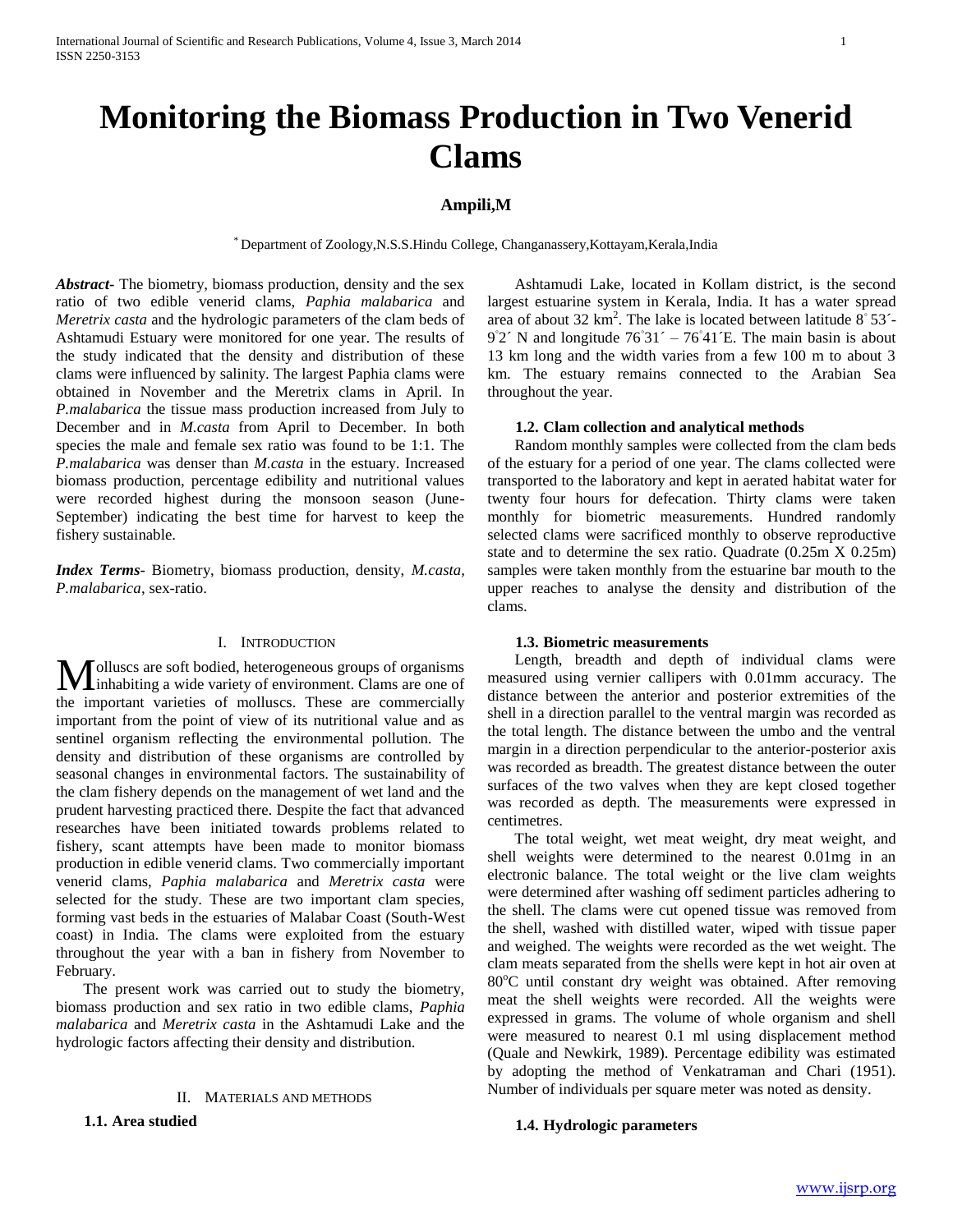The hydrologic parameters such as salinity, dissolved oxygen, pH and temperature were estimated by standard methods. Salinity was determined by Mohr-Knudsen argentometric titration method (Strickland and Parsons, 1968), Dissolved Oxygen fixed *in situ* was analysed in the lab following modified Winkler's method (Strickland and Parsons, 1968). p was measured immediately after collection using a portable  $p<sup>H</sup>$ meter . Temperature of the water was recorded using a mercury filled Celsius thermometer.

 The results were subjected to suitable statistical analysis using statistical package for the Social Sciences (SPSS 20.0 version).The correlation analysis was conducted to determine correlation between the hydrologic parameters and the biological parameters. The Analysis of Variance (ANOVA) was carried out to determine the variance in the mean values of physico-chemical parameters and biological parameters of two clam beds. The sex ratios were tested using chi square test. All statistical procedures were carried out at 5% level of significance.

#### III. RESULTS

 The temporal variations in the hydrologic parameters of the clam-beds during the study period are represented in figures 1 to 4. The average monthly values in salinity (Figure 1) of the *Paphia* bed ranged between 10.515 ppt to 31.195 ppt and in the *Meretrix* bed it was found to vary between 10.793 ppt to 29.295 ppt. The values of dissolved oxygen (DO) (Figure 2) in the Paphia bed showed variation from 2.245 to 7.185 mg/l where as in the Meretrix bed it varied from 3.597 to 10.179 mg/l. The  $P<sup>H</sup>$ values of water (Figure 3) ranged between  $7.8 - 8.36$  in the Paphia bed and  $7.6 - 8.35$  in the Meretrix bed. The temperature ranged between 26◦ C and 31◦ C in both the clam beds (Figure 4). Correlation studies revealed that the salinity has highly significant negative correlation with dissolved oxygen (-0.456) and water  $p^{\overline{H}}$  (-0.216). The density of *Paphia malabarica* exhibited significant positive correlation with salinity (0.218).The dissolved oxygen of the clam beds showed highly significant positive correlation with water  $p<sup>H</sup>$  (0.518) and negative correlation with temperature (-0.248). The dissolved oxygen showed significant positive correlation with density of *Meretrix casta* (0.228) and significant negative correlation with density of *Paphia malabarica* (-0.227). The temperature of water indicated highly significant negative correlation with  $p<sup>H</sup>$  (-0.328). The analysis of variance showed no significant variation in the values of salinity, p<sup>H</sup> and temperature between sites. ANOVA revealed significant variations in the mean values of dissolved oxygen between sites  $(p<0.001)$ .

The Figure 5 depicts the density (number/ $m<sup>2</sup>$ ) of the two clam species in the estuary. The density of clams exhibited a steady increase from December to May. The clam density decreased from June to October. The maximum density was recorded in May and the minimum in October-November. The clam *Paphia malabarica* was denser than the clam *Meretrix casta* in the estuary.

 Results of the biometric measurements of *Paphia malabarica* and *Meretrix casta* are represented in figures 6 to 8. In Paphia the maximum value in total weight (9g) was recorded in July and the minimum value (5.27g) was recorded in March. Where as in *Meretrix casta* the maximum weight recorded was

20.504g in April and the minimum weight of 7.179 g in December. The highest wet tissue weight of 2.412 g was recorded in *Paphia malabarica* in August and for *Meretrix casta* it was 3.765 g in April. The lowest values of wet tissue in Paphia were recorded in February 1.196 g and in Meretrix it was 1.593 in March. The values of dry tissue weight ranged between 0.625 g in March and 1.93g in July in the case of Paphia. In *Meretrix casta* the weight of dry tissue ranged between 0.689 g in February and 1.604g in April (Figure 6). The total volume values ranged between 2.605 ml in March and 5.573 ml in July in Paphia and in Meretrix it varied between 4.383 ml in December and 12.43 ml in April. The shell volume values in *Paphia malabarica* ranged between 1.33 ml in March and 2.97 ml in July .Where as in the case of *Meretrix casta* it varied between 2.04 ml in December and 6.52 ml in April (Figure 6).

 The values of height, length, width (Figure 7) revealed that in *Paphia malabarica* the smallest clams were recorded in December and the largest clams in November whereas in *Meretrix casta* the largest clams were obtained in April and the smallest clams in December. The maximum value of percentage edibility in *P.malabarica* was recorded in August (31.5) and for *M.casta* it was (26.01%) in December. The minimum percentage edibility value of 20.67% *(P.malabarica*) and 16.76% *(M.casta*) were obtained in February (Figure 8).

 Table Iand Table II represents the sex ratio in *Paphia malabarica* and *Meretrix casta* respectively. In both the species the male and female sex ratio was found to be 1:1.

#### IV. DISCUSSION

 The two venerid clams, *Paphia malabarica* and *Meretrix casta* , forms vast clam beds in Ashtamudi Lake. Both these estuarine clams were found to tolerate a wide range in salinity. *Paphia malabarica* bed is distributed up to the barmouth whereas the *Meretrix casta* occupies the middle region of the estuary. Similar pattern in distribution of two clams in the estuary were reported earlier (Appukuttan *et al*., 2002). During the S-W and N-E monsoon seasons, when salinity was low, more shells were present in the collection of both the species. This showed that lowering of salinity by fresh water intrusion due to heavy rain caused mortality of clams. This indicates that both clam species prefer higher salinity.

 The biometric measurements showed that in both the clam species all measurements were found to increase from April to November. Largest specimens were observed during November in the case of Paphia whereas the largest Meretrix species were observed in April. On observing the tissue mass production, it was evident that in *Paphia* the biomass production is increased from July to Decmber. This season correlated with gametogenesis in *Paphia malabarica*. In *Meretrix casta* tissue mass production was found increasing from April to December. The increased wet and dry tissue weight during the reproductive season reflects the accumulation of biochemical nutrients in the body. When population density is considered, the *Paphia malabarica* population is denser than *Meretrix casta*. The best time to harvest *Paphia malabarica* remains during monsoon season (June-September). It coincides with higher caloric value, high condition index and high percentage edibility ( Ampili and Shiny,2012). Kumari *et al*. (1977) observed higher values of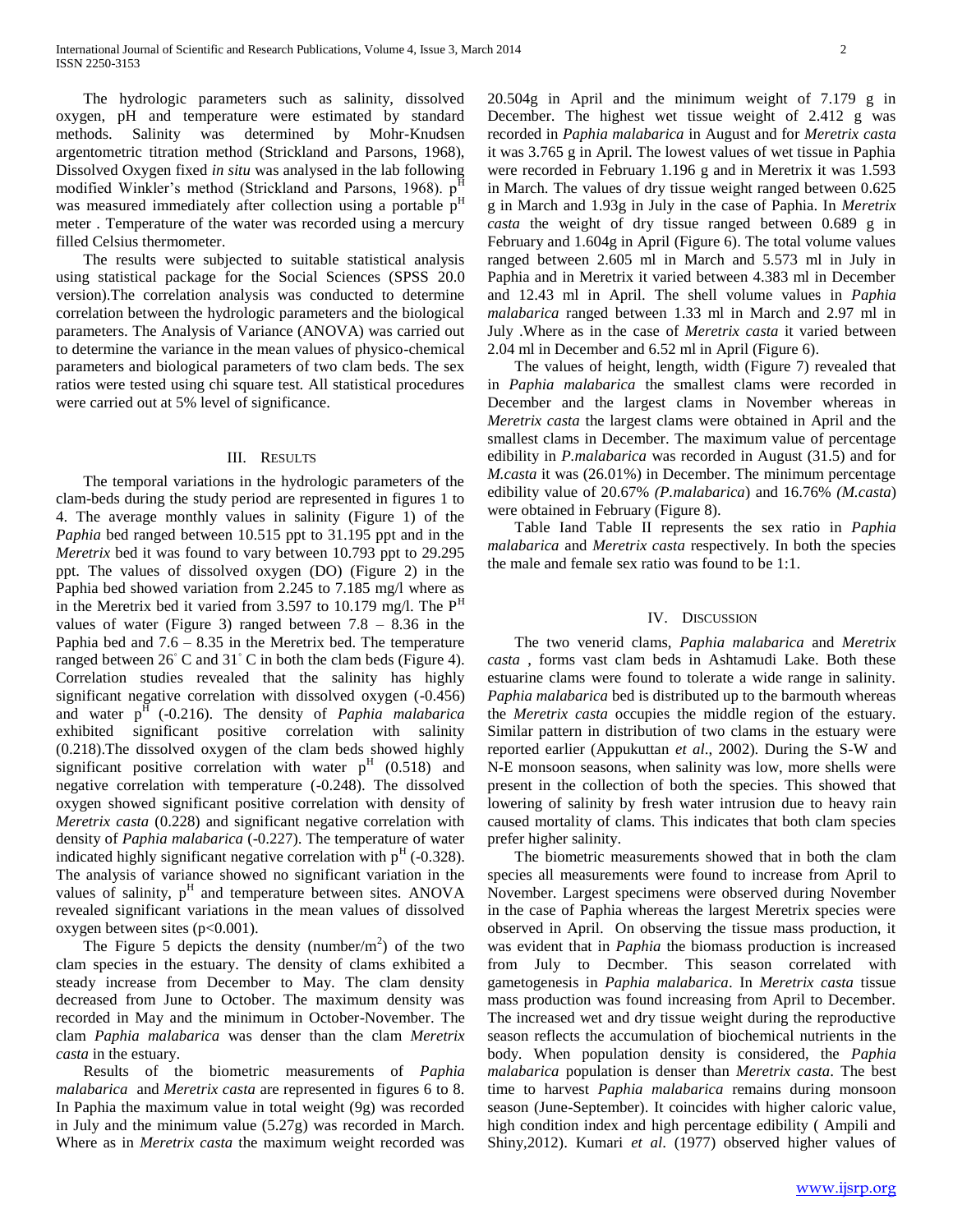protein content in *Meretrix casta* from the estuary during monsoon indicating harvest season. In bivalve species, best term for harvesting is just before spawning period when condition index is at peak (Peharda *et al*., 2007). Yildiz *et al*. (2011) observed that the Oyster *Ostrea edulis* showed seasonal variation in the condition index, meat yield and biochemical composition. He also opined that the ideal period for their harvest is from April to August when the condition index was maximum.

 Observations on the sex ratio in both the species showed that the male and female sex ratio was found to be 1: 1, that is the males and females are equally represented in the population. This shows that the populations are in equilibrium where in inbreeding and competition for mates does not occur. This also indicates that even if a portion of the potential spawning stock is left in the population, there will still be fertilization. Eventually this recruitment will translate into recovery of stocks provided that sustainable exploitation of the resources is practiced in the area.

#### ACKNOWLEDGEMENT

 The author would like to acknowledge the financial assistance provided by University Grants Commission, India to carry out the project.

#### **REFERENCES**

[1] M.Ampili and K.Shiny Sreedhar. Nutritional Conditions: Condition Index, Percentage Edibility and Biochemical Constituents in *Paphia malabarica*  (*Chemnitz*).*IJAFST,* 2012,pp.1-19.

- [2] APHA. Standard methods for the examination of water and waste water, *American Public Health Association, Inc. Washington D.C.2002.*
- [3] K.K.Appukuttan, T.S.Velayudhan, P.Laxmilatha, V.Kripa, P.S.Alloyacious, M.Vinod, G.S.Gayatri,and K.A.Narasimham**.** Clam resources in the Ashtamudi Lake, a tropical estuary in southern India: management and conservation concern, *Mar.Fish.Infor.Ser.T & E.Ser*. 2002. No.174.
- [4] L.K.Kumari, M.D.Rajagopal, and S.Vijayaraghavan. Some aspects of biology and biochemistry of the backwater clam, *Meretrix casta* ( Chemnitz), *Mahasagar Bull.NIO.,* 1977,pp,157-163.
- [5] M.Peharda, C.A.Richardson, I.Mladineo, S.Šestanovic, Z.Popovic, J.Bolotin and N.Vrgoc. Age, growth, structure of *Modiolus barbus* from the Adriatic, *Mar.Biol*., 2007,pp,629-638.
- [6] D.B.Quale, and G.F.Newkirck, Farming bivalve molluscs methods for study and development. In.P.A.Sandifer (ed.) Advances in World Aquaculture Volume.1.World Aqua.Soc.and IDRC. 1989**.**
- [7] J.D.H. Strickland and T.R. Parsons. A practical hand book of sea water analysis. *Bull. Fisheries Res. Board Can*.,1968,pp,167-311.
- [8] R.Venkataraman and S.T. Chari. Studies on oysters and clams: Biochemical variations. *Ind. Jour. Med. Res.,* 1951,pp, 533-541.
- [9] H.Yildiz, S.Berber,S.Acarli and P.Vural. Seasonal variation in the condition index, meat yield and biochemical composition of the flat oyster *Ostrea edulis* (Linnaeus,1758) from the Dardanelles, Turky, *Ital. J. Anim. Sci*.,2011,pp,22-26.

#### AUTHORS

**First Author** – Ampili,M. Department of Zoology, N.S.S.Hindu College, Changanassery, Kottayam, Kerala, India., Email: ampilirajeev@gmail.com



 $P < 0.01$ Figure 1: Salinity variations in the clam beds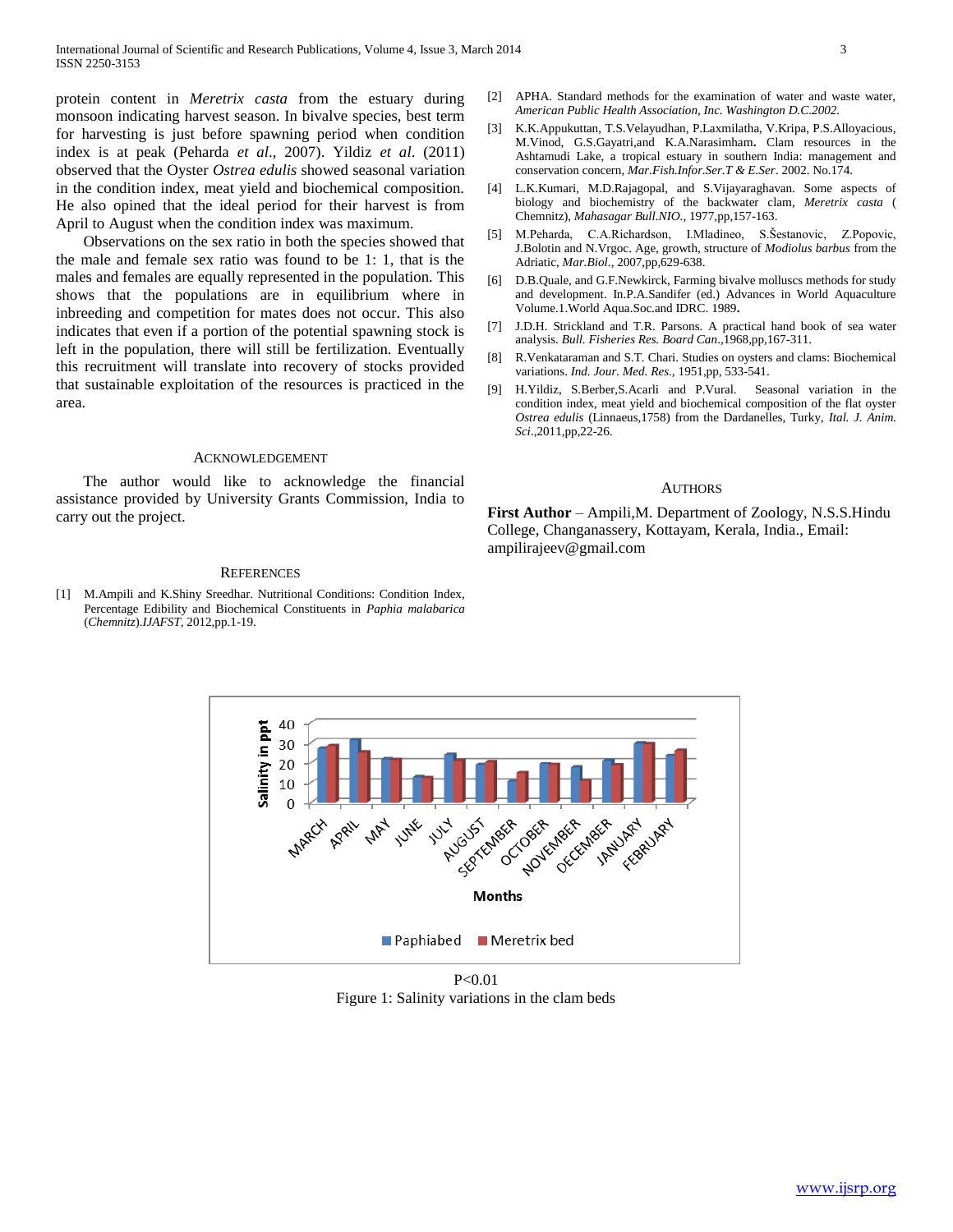

**Figure 2: Dissolved oxygen variations in the clam beds**



**P<0.01 Figure 3: Variations in the water p<sup>H</sup> of clam beds**



**Figure 4:Variations in the water temperature of clam beds**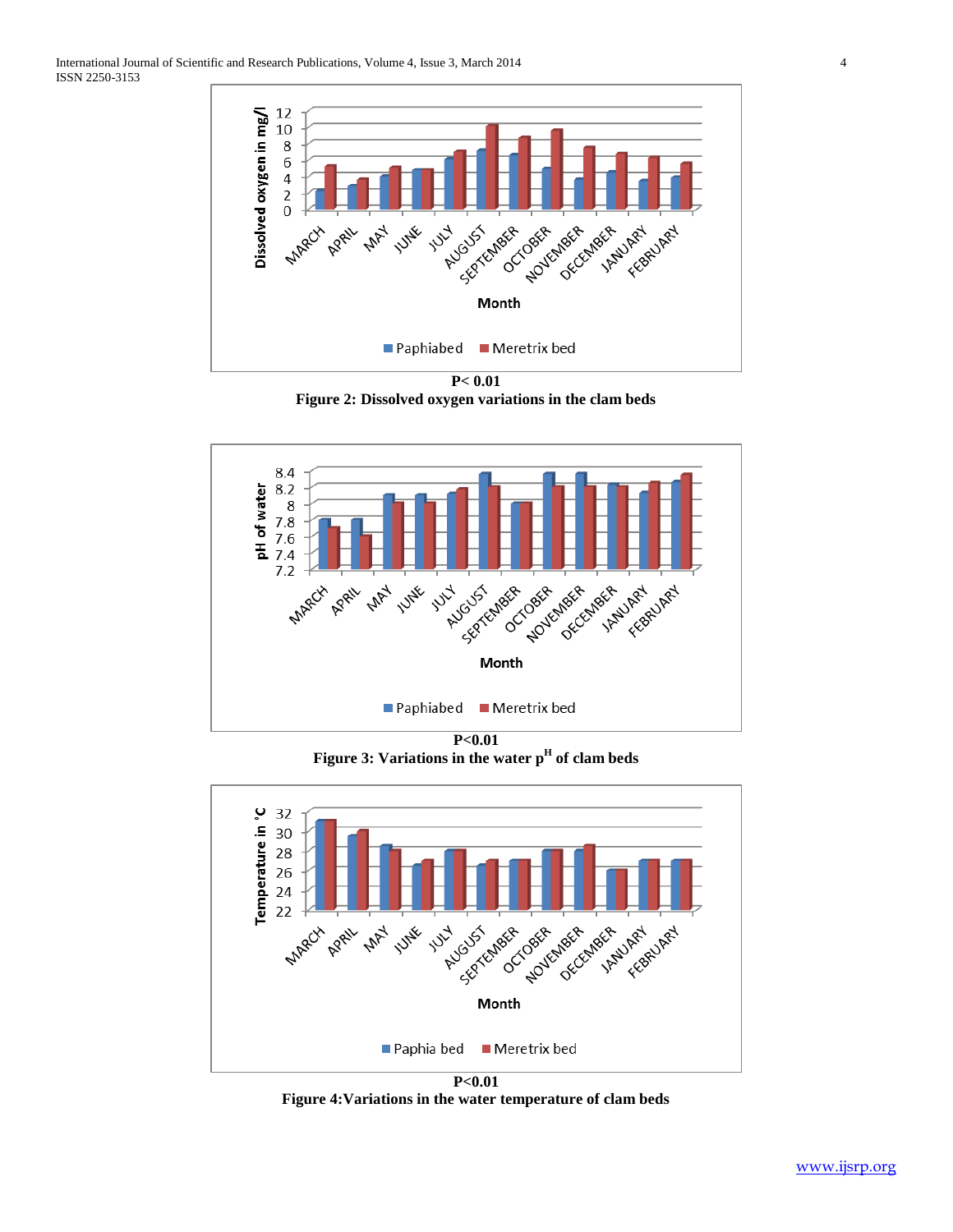

**Figure 5: Density of clams in the estuary**



**Figure 6: Weights of clams collected**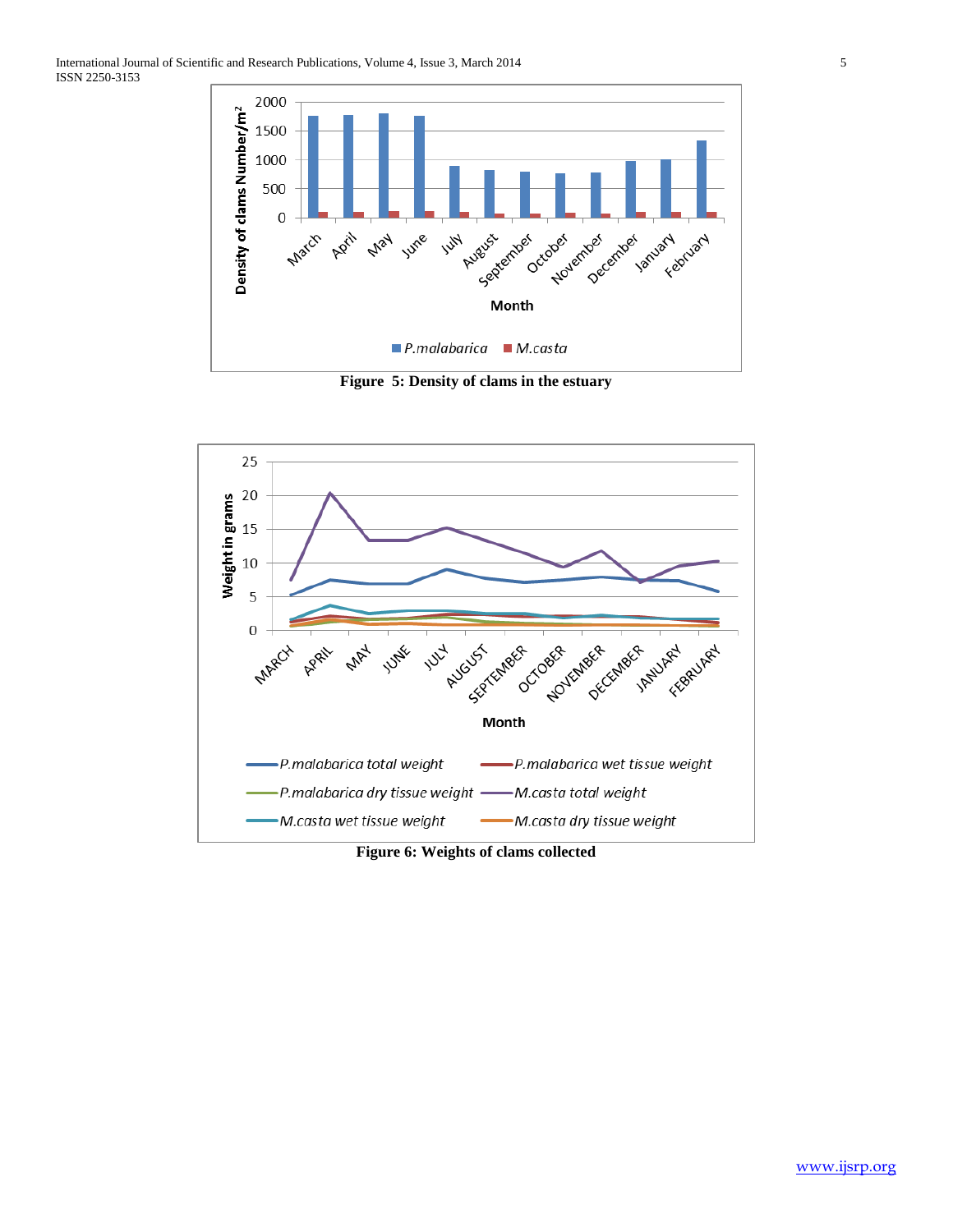



**Figure 8: Shell morphometry of the clams collected**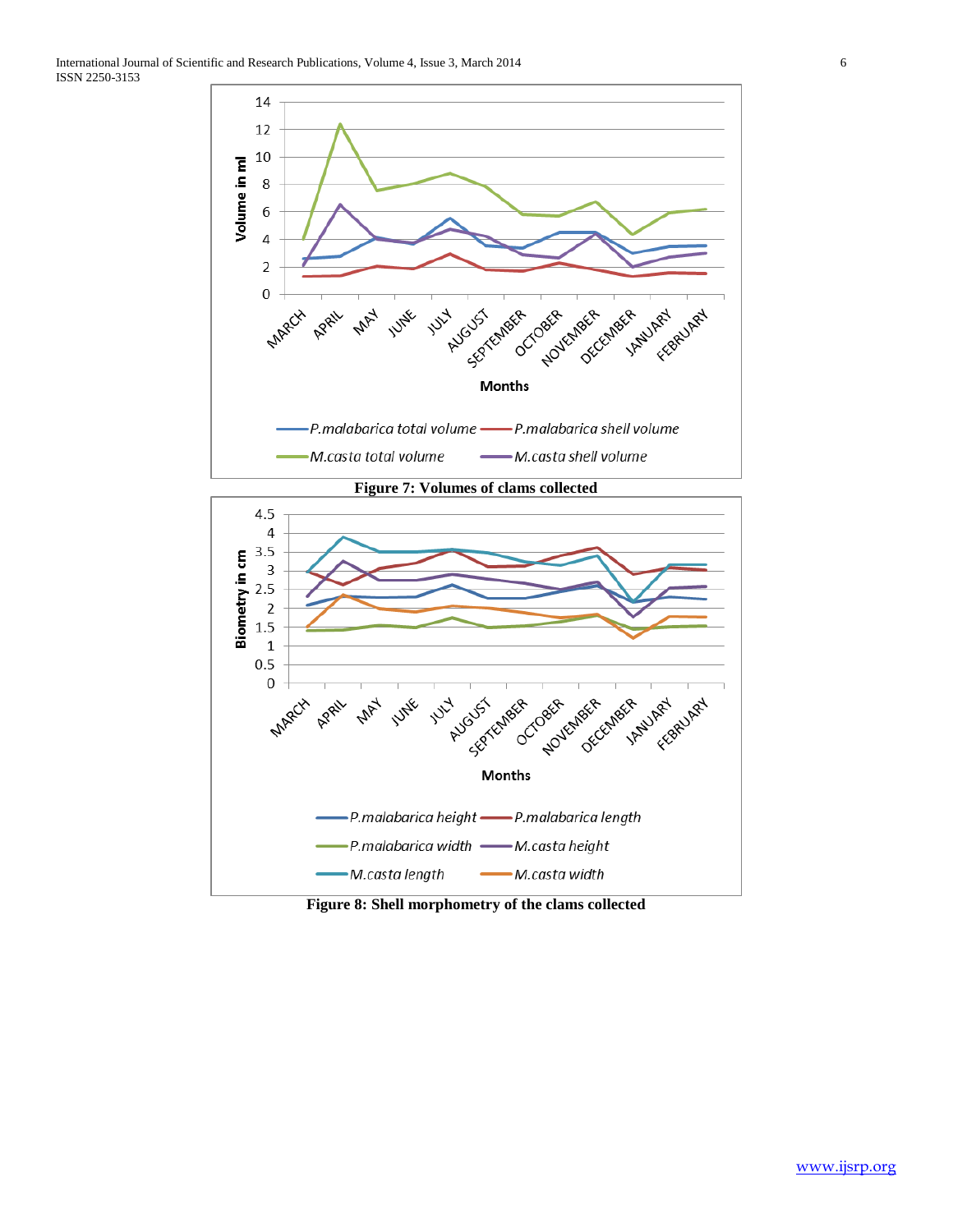

**Figure 9 :Temporal variations in percentage edibility**

|                  |             |               |                          |              | <b>SEX</b> | <b>RATIO</b> |
|------------------|-------------|---------------|--------------------------|--------------|------------|--------------|
| <b>MONTH</b>     | <b>MALE</b> | <b>FEMALE</b> | <b>INDETERMINATE</b>     | <b>TOTAL</b> | M: F       |              |
| <b>MARCH</b>     | 30          | 40            | 30                       | 100          | 01:01.3    |              |
| <b>APRIL</b>     | 48          | 45            | $\tau$                   | 100          | 01:00.9    |              |
| <b>MAY</b>       | 47          | 50            | 3                        | 100          | 01:01.1    |              |
| <b>JUNE</b>      | 46          | 50            | $\overline{4}$           | 100          | 01:01.1    |              |
| <b>JULY</b>      | 45          | 49            | 6                        | 100          | 01:01.1    |              |
| <b>AUGUST</b>    | 47          | 51            | 2                        | 100          | 01:01.1    |              |
| <b>SEPTEMBER</b> | 48          | 52            | $\overline{\phantom{a}}$ | 100          | 01:01.1    |              |
| <b>OCTOBER</b>   | 46          | 54            | $\overline{\phantom{0}}$ | 100          | 01:01.2    |              |
| <b>NOVEMBER</b>  | 49          | 51            |                          | 100          | 01:01.0    |              |
| <b>DECEMBER</b>  | 46          | 54            | $\overline{\phantom{0}}$ | 100          | 01:01.2    |              |
| <b>JANUARY</b>   | 48          | 50            | 2                        | 100          | 01:01.0    |              |
| <b>FEBRUARY</b>  | 25          | 27            | 48                       | 100          | 01:01.1    |              |
| TOTAL (N)        | 525         | 573           | 102                      | 1200         |            |              |
| $\frac{0}{0}$    | 43.75       | 47.75         | 8.5                      | 100          |            |              |

Table I: Sex ratio in *Paphia malabarica*

Table II: Sex ratio in *Meretrix casta*

|              |             |               |                          |              | <b>SEX</b> | <b>RATIO</b> |
|--------------|-------------|---------------|--------------------------|--------------|------------|--------------|
| <b>MONTH</b> | <b>MALE</b> | <b>FEMALE</b> | <b>INDETERMINATE</b>     | <b>TOTAL</b> | M: F       |              |
| <b>MARCH</b> | 42          | 58            | $\overline{\phantom{0}}$ | 100          | 01:01.4    |              |
| <b>APRIL</b> | 48          | 52            | -                        | 100          | 01:01.1    |              |
| <b>MAY</b>   | 45          | 55            | $\overline{\phantom{a}}$ | 100          | 01:01.2    |              |
| <b>JUNE</b>  | 40          | 42            | 18                       | 100          | 01:01.0    |              |